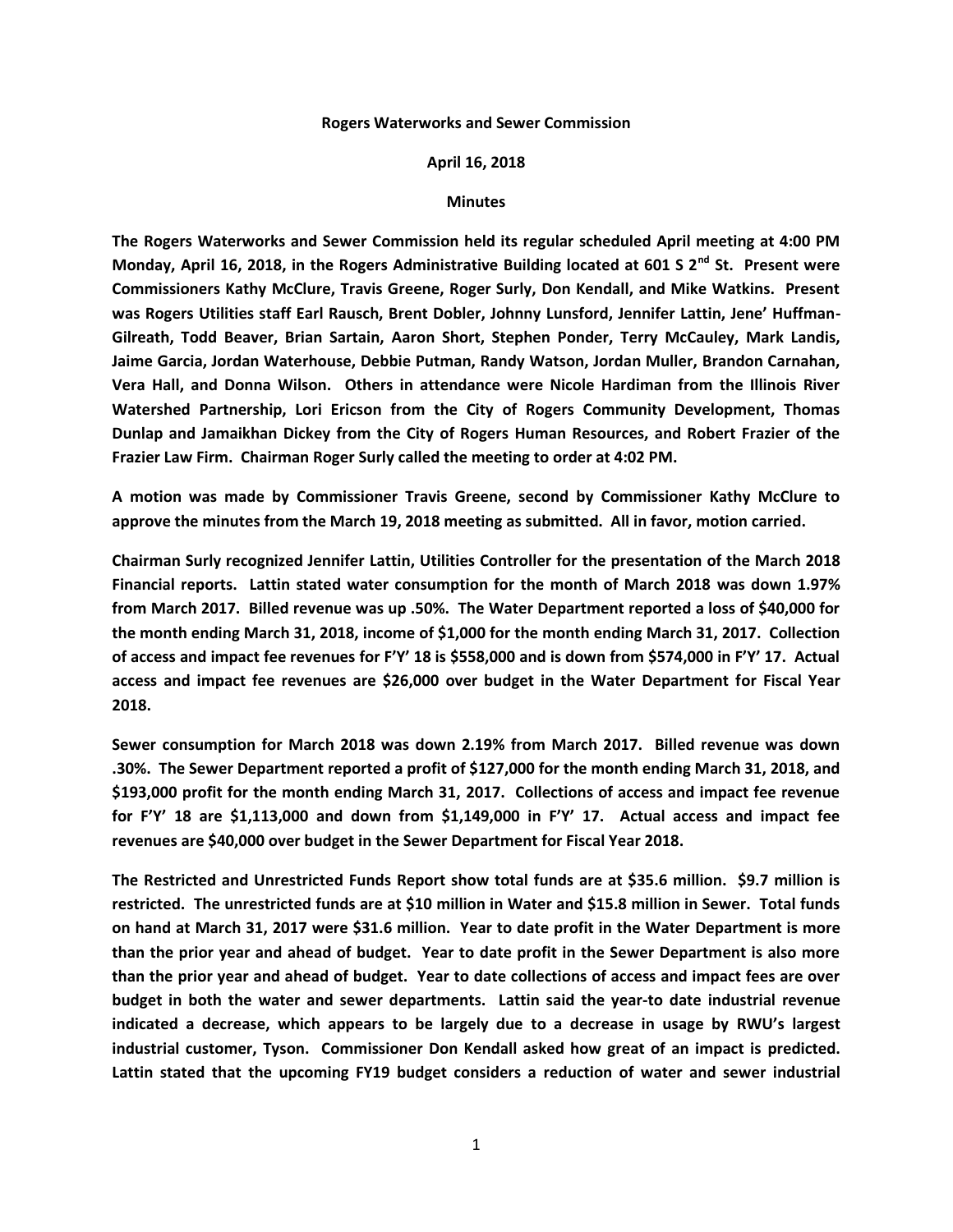**usage of approximately fifteen (15) % reduction. However, by 2025, Tyson indicated implementation of a new program to reduce water usage by 25%. There were no further questions.** 

**Chairman Surly recognized Brian Sartain, Utility Engineer for the presentation of the March Engineering Report. Sartain said plan reviews remains strong. Some of the projects noted are three (3) new restaurants, Highland Knolls office space on Pinnacle Hills Parkway and church expansions. Walmart #5260 located on W Pleasant Grove Road will be expanding their online grocery pickup. Sartain gave an update of the ongoing construction projects. The survey has been completed for the Backup Generator Improvements for the Shadow Valley Lift Station. Engineering is currently studying the feasibility of the construction of a lift station to serve areas west of Osage Creek near Hwy 112, and possible sites are being evaluated. The Sanitary Sewer Pipe Trenchless Rehab is being delayed to allow additional time to collect more data to better identify the needs to correct the inflow and infiltration problems in the sanitary sewer. Continuing, Sartain shared some photos from the ongoing RPCF Train I Rehab. The 30% design meeting with Garver and Crossland Heavy Contractors was held, and estimates based on the preliminary design came in below the \$8.2 million budget as initially reported for the Solids Handling Facility project. There were no questions.**

**Chairman Surly recognized Todd Beaver, RPCF Manager to present the March Reports. Beaver said the RPCF had a good month as reported within permit requirements. The Industrial Pretreatment is progressing with no issues but did have some surcharges reported. Shown on a graph, Tyson of Rogers has established a policy of reducing the gallons of water used per pound of final product up to 25% by 2025. The FOG report was not available due to a technician's resignation without notice. The Scada System had some reprogramming done by Bear Automation, correcting some issues with the PLC software. Heavy March rain events resulted in two (2) overflows reported to the ADEQ. There was 346.6 MG treated in March producing an extra 121.85 MG throughout eight (8) rain events.**

**Chairman Surly recognized Brent Dobler, Operations Manager for presentation of the March Operation Reports. Dobler addressed the Inflow and Infiltration concerns describing heavy concentration in three areas. He said using a "boat" provided by Bentonville Water, enables us to float our camera in larger diameter mains which helps us identify problems. If a contractor hits our waterline, it's quickly identified. If a contractor bores into our sewer line it may not be recognized as early. Also, manually walking and examining manholes helps recognize problem areas. We are hanging new measurement devices in the manholes and have repaired the transmitters in the diversion boxes. The additional data that is collected can be utilized in saving cost and man hours of research in a future sewer study. Dobler shared a photo showing our sewer crew making a night**  repair at the intersection of 8<sup>th</sup> St and Olive St. He acknowledged the risks and danger to our **employees and reinforces that all safety precautions are taken. In this case, the Rogers Police Dept. provided assistance with traffic control in this heavy traveled area. We will continue to monitor directional drilling contractors. Locates are continuing to rise and shutoffs remain consistent. The CCTV inspection will show a decline while the crews are temporarily working with the new apparatus. The Lost Water Report is at 15% for the last twelve (12) months, and 26% for the month. The March 2018 average daily water usage was 7.51 MGD with a single daily use high of 9.06 MGD. There were no questions.**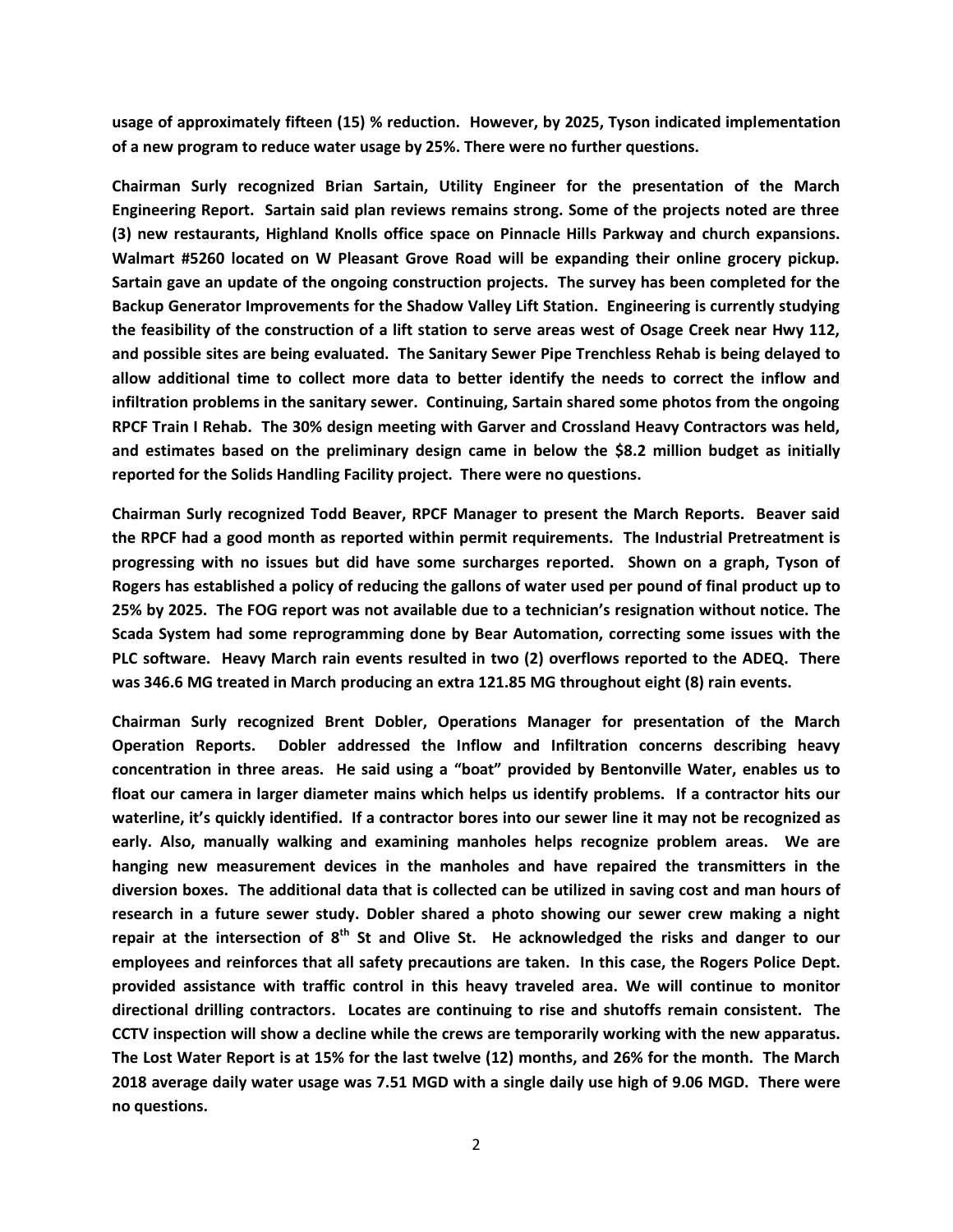**Earl Rausch recognized Nicole Hardiman, Executive Director of the Illinois River Watershed Partnership. She gave a presentation that outlined different services that are being provided through the sponsorship of the Illinois River Watershed Partnership. She expressed appreciation to the RWWSC and the City of Rogers for their support that provides opportunities to continue education, monitoring, conservation, and restoration projects throughout the Illinois River Watershed.**

**Chairman Surly recognized Jennifer Lattin, Utilities Controller to present the Annual report for the RWU Identity Theft Prevention Program (Red Flag Policy). The Annual Report was approved having no exceptions of identity theft. There were no questions. Commissioner Travis Greene made a motion, second by Commissioner Kathy McClure to approve the Annual Report for the RWU Identity Theft Prevention Program as submitted. All in favor, motion carried.**

**Chairman Surly recognized Jene' Huffman-Gilreath, Shared Services Manager for the bid results held on April 10, 2018 for RWU Property Insurance. One bid was received from Rogers Insurance Agency with a \$10,000 deductible in the amount of \$44,364 for one year, with earthquake coverage added, for an additional \$243. A motion was made by Commissioner Travis Greene, second by Commissioner Mike Watkins to accept the property insurance bid from Rogers Insurance Agency with a \$10,000 deductible including earthquake coverage for a total amount of \$44,607 as submitted. All in favor, motion carried.**

**Chairman Surly recognized Jordan Waterhouse, Senior Programmer to present request for approval to negotiate with Paymentus as the selected Credit Card & Debit Card Bill Payment Provider from RPF. Waterhouse explained the results of advertising for RFP for credit card and debit card bill payment options. Of the four (4) proposals received, staff evaluated and ranked Paymentus with the highest score based on the following evaluation standards listed in the RFP:**

- **a) Functionality, Operational Capability, and Client Support**
- **b) Total Cost**
- **c) Company Background, Experience, and Reputation**
- **d) Overall Responsiveness to the RFP**

**After discussion, staff recommends approval to authorize RWU Management to negotiate the terms and enter into a contract with Paymentus as the selected Credit Card & Debit Card Bill Payment Provider. Commissioner Don Kendall asked about the length of the contract. Attorney Robert Frazier said this contract would be for one (1) year and renewable up to seven (7) years. Commissioner Kathy McClure made a motion, second by Commissioner Don Kendall to approve authorization of RWU Management to negotiate the terms and enter into a contract with Paymentus as submitted. All in favor, motion carried.**

**Chairman Surly recognized Thomas Dunlap, City of Rogers Human Resource Director. Dunlap provided a copy of the current job description for the Utilities Superintendent position. He explained different options available with regards to the procedures of accurately posting the vacancy. After discussion, the RWWSC agreed to direct Dunlap to post the Utility Superintendent's position of vacancy onto the City of Rogers and other publications/websites in the surrounding states.**